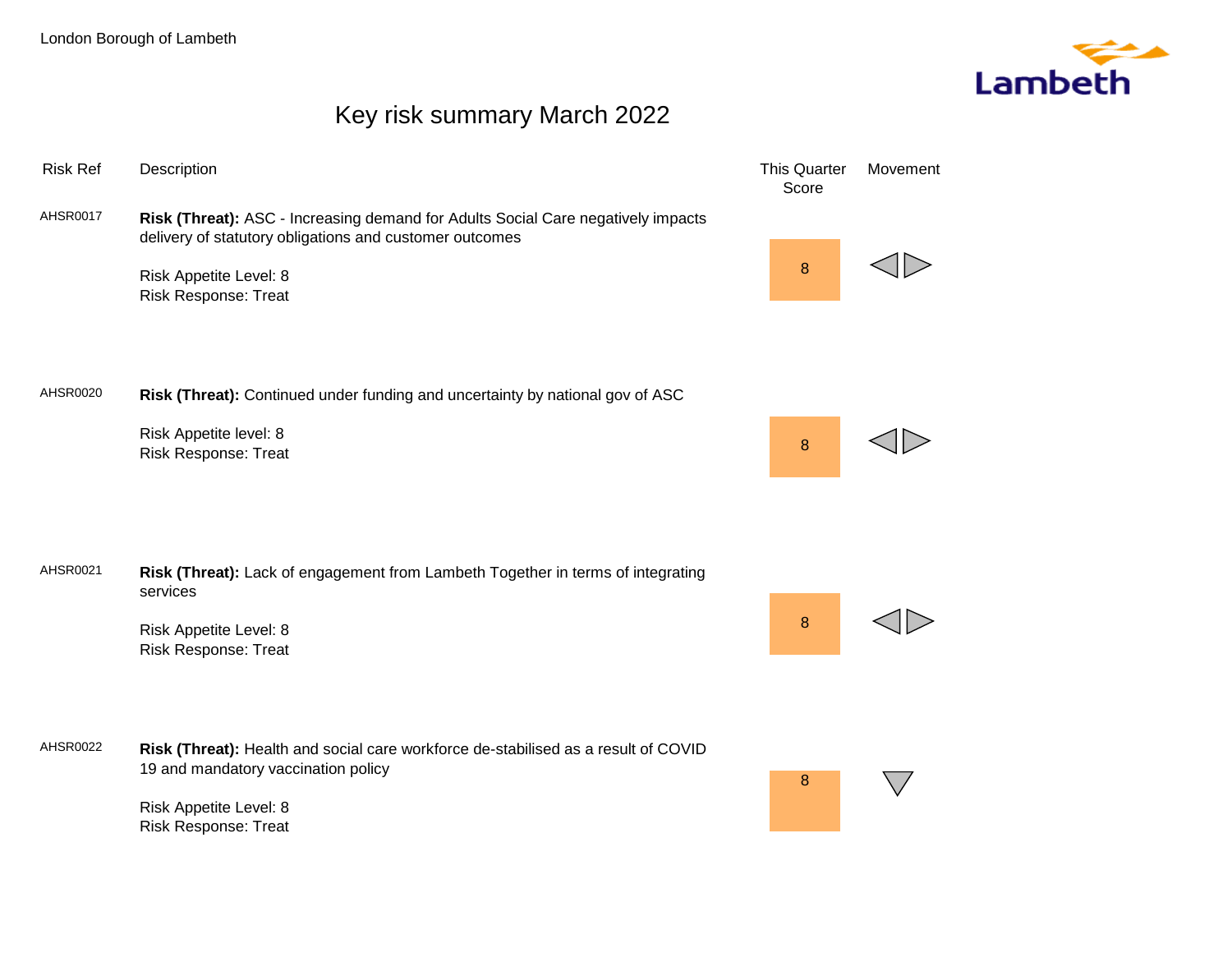

8

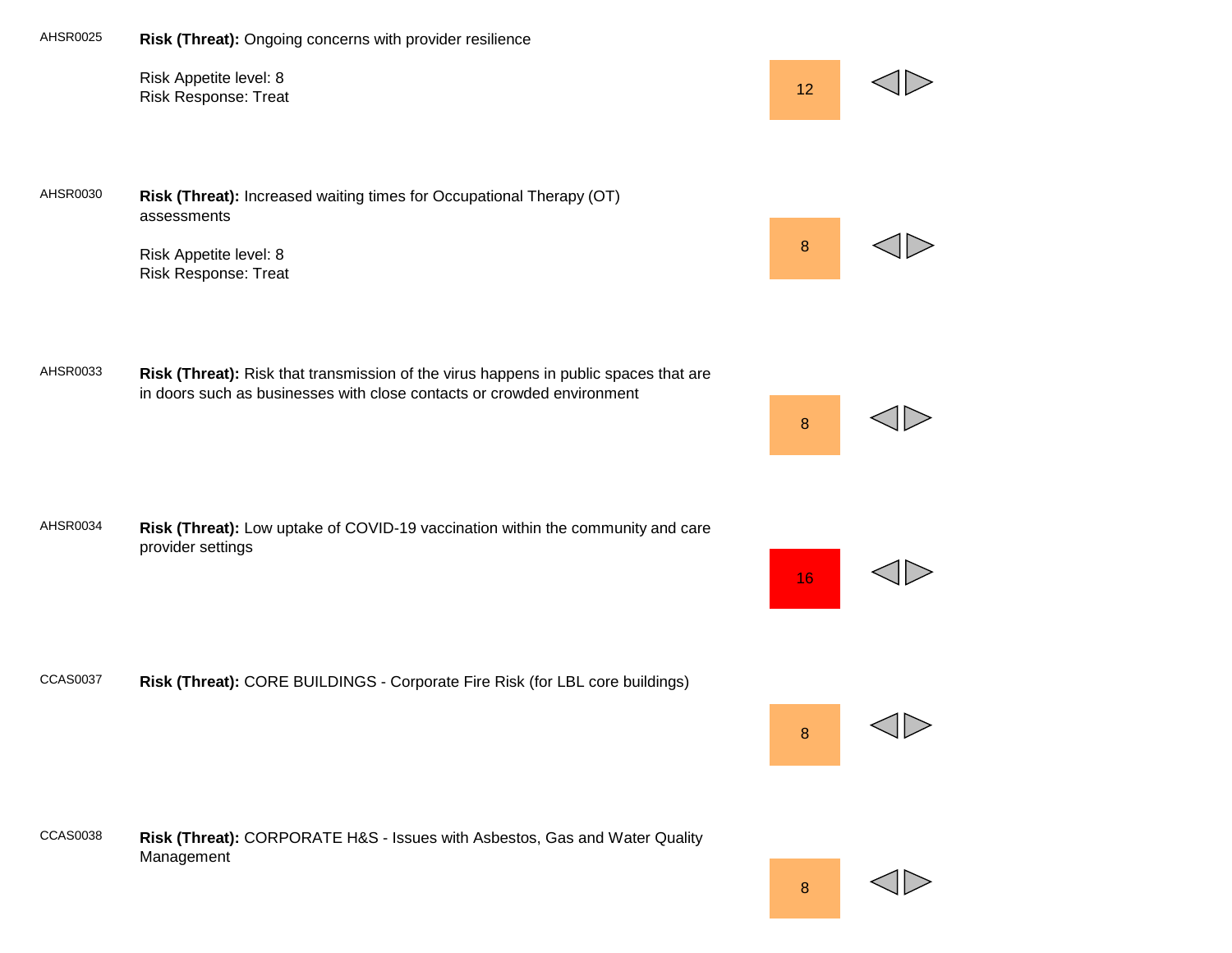CCAS0039 **Risk (Threat):** CORE BUILDINGS - Non compliance with Health and Safety legislation across core Lambeth buildings.

\*Excludes Housing and Commercial property Andrew Annual Accounts and Annual Accounts And Accounts A



CCAS0041 **Risk (Threat):** Failure to plan for civil unrest and anti-social behavior

Risk Appetite Level: 8 Risk Response: Treat 8<br>Risk Response: Treat

CRLDS0002 **Risk (Threat):** Adequate / consistent use of Legal Services - Colleagues not consulting with and involving Legal services in key projects/initiatives at the right time

> Risk Appetite Level: 4 Risk Response: Tolerate

CRLDS0012 **Risk (Threat):** Underperformance of dealing with Subject Access Requests (SAR's) results in negative effects -high risk areas IICSA and Childrens Services

> Risk Appetite Level: 4 Risk Response: Treat



Risk Appetite level: 4 Risk Appelite fevel. +<br>Risk response: Treat 8





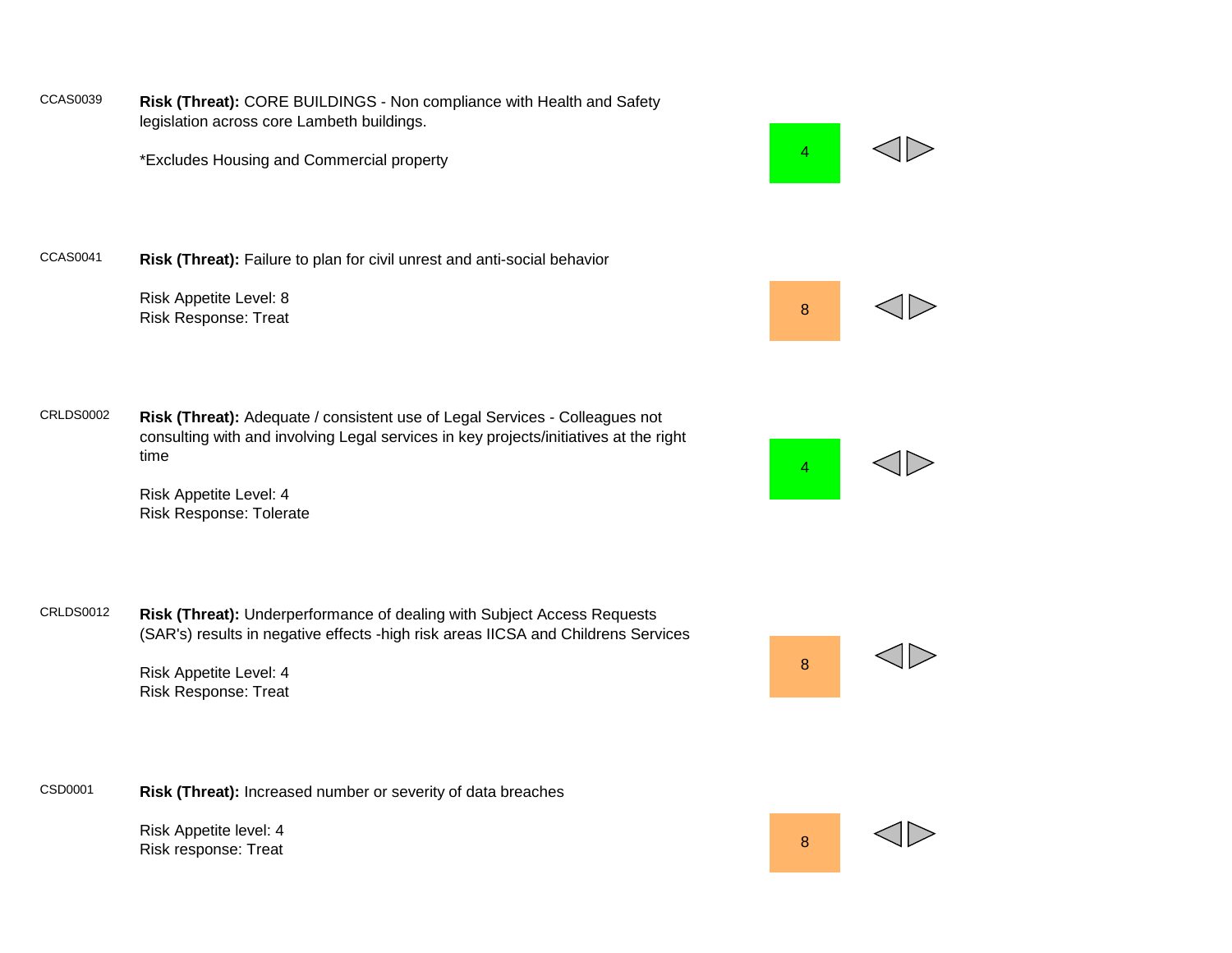CSD0002 **Risk (Threat):** Council not protecting data; nor using data to support business decisions

> Risk Appetite level: 8 Risk Response: Treat

CSD0003 **Risk (Threat):** Service areas develop own standards and processes that may not be compliant with GDPR regulations

> Risk Appetite level: 4 Risk Response: Tolerate & monitor

CSSR0001 **Risk (Threat):** Welfare of children not adequately safeguarded and promoted (practice risk)

> Risk Appetite level: 8 Risk Response: Treat Risk Control Assurance level: Amber

CSSR0002 **Risk (Threat):** Potential Increase in Looked After Children numbers and demand for specialist children's social care services and/or increase in cost of placements (finance risk)

> Risk appetite level: 8 Risk Response: Treat Risk Control Assurance Level: Amber

CSSR0004 **Risk (Threat):** Youth Justice Service (YJS) - Failure to address the areas identified for improvement in the 2019 HMIP inspection

> Risk appetite Level: 8 Risk Response: Treat



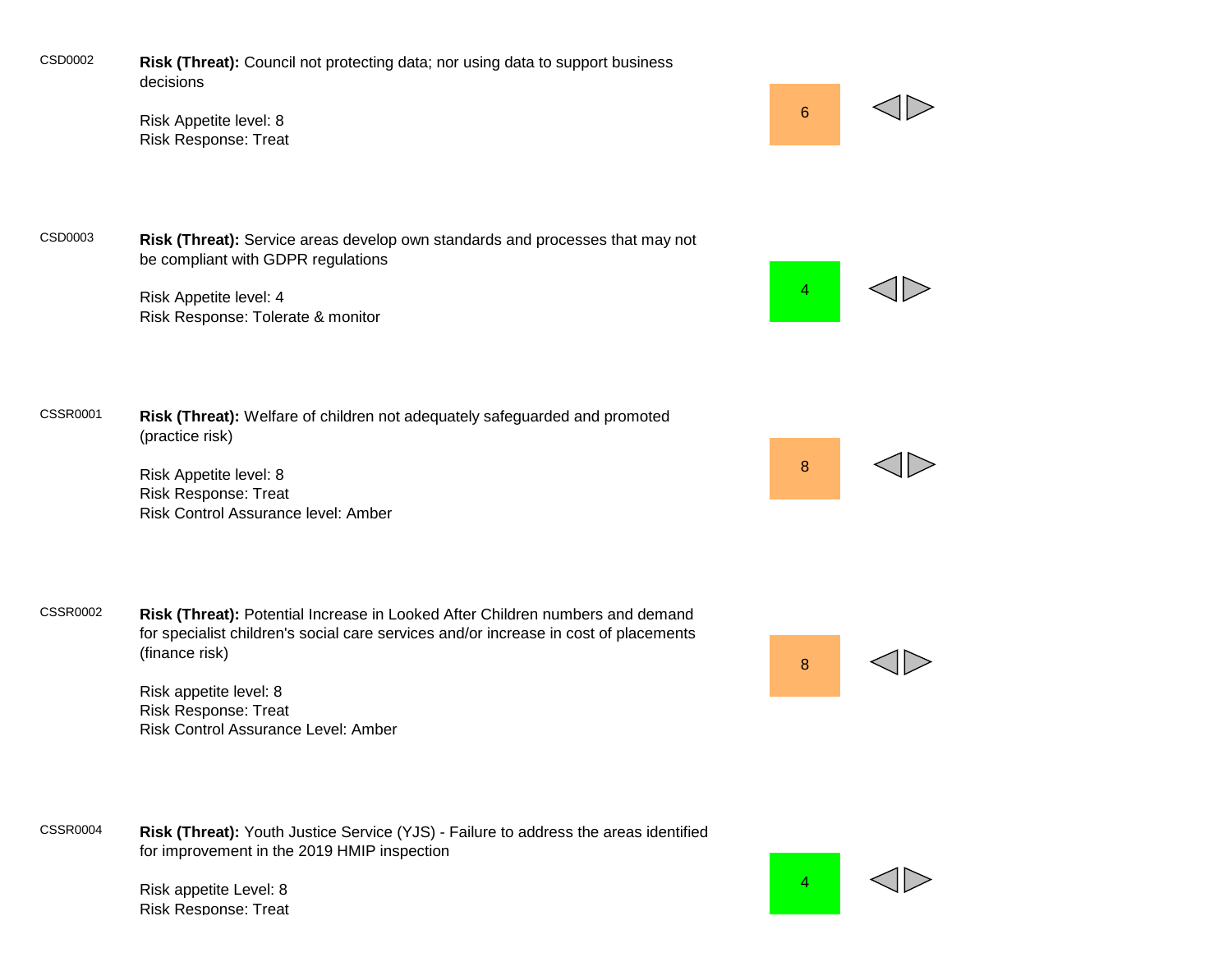Risk Response: Treat Risk Control Assurance Level: TBC

CSSR0005 **Risk (Threat):** High and increasing levels of Serious Youth Violence (SYV) in the borough



CSSR0008 **Risk (Threat):** Pupil Place Planning - pupil numbers increase/decrease impacts on services and budgets

> Risk Appetite Level:8 Risk Response: Treat

CSSR0010 **Risk (Threat):** The possibility of a number of schools, particularly secondary schools, achieving less well than other schools nationally and locally

CSSR0011 **Risk (Threat):** Increase in exclusions and decrease in attendance results in reduced achievement of children and young people in Lambeth

> Risk Appetite Level: 8 Risk Response: Treat

CSSR0012 **Risk (Threat):** Increased terrorism threat and failure to meet the requirements of Counter Terrorism and Security Act 2015

> Risk Appetite Level: 8 Risk Response: Treat



16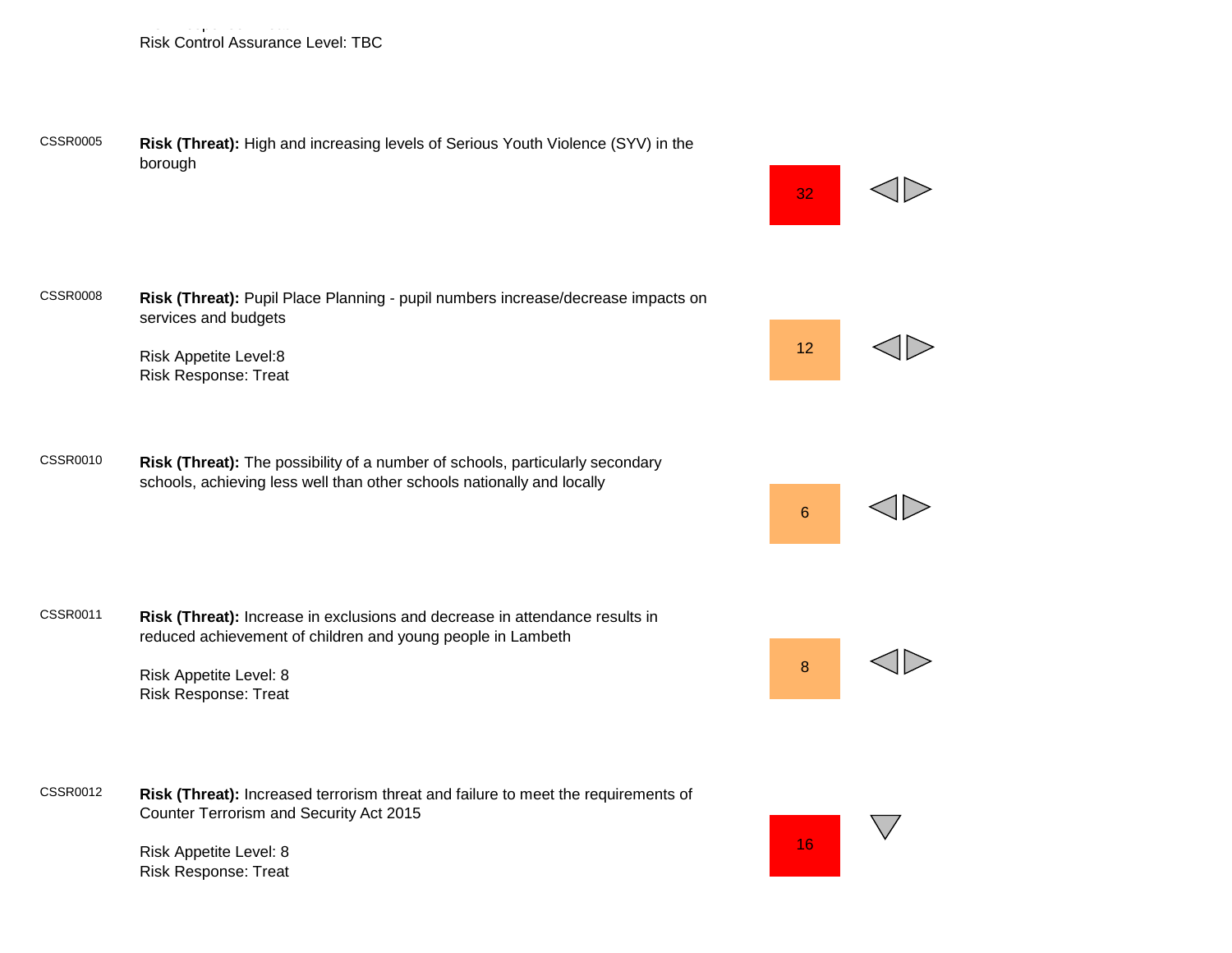

Risk Appetite Level: 8 Risk Response: Tolerate & monitor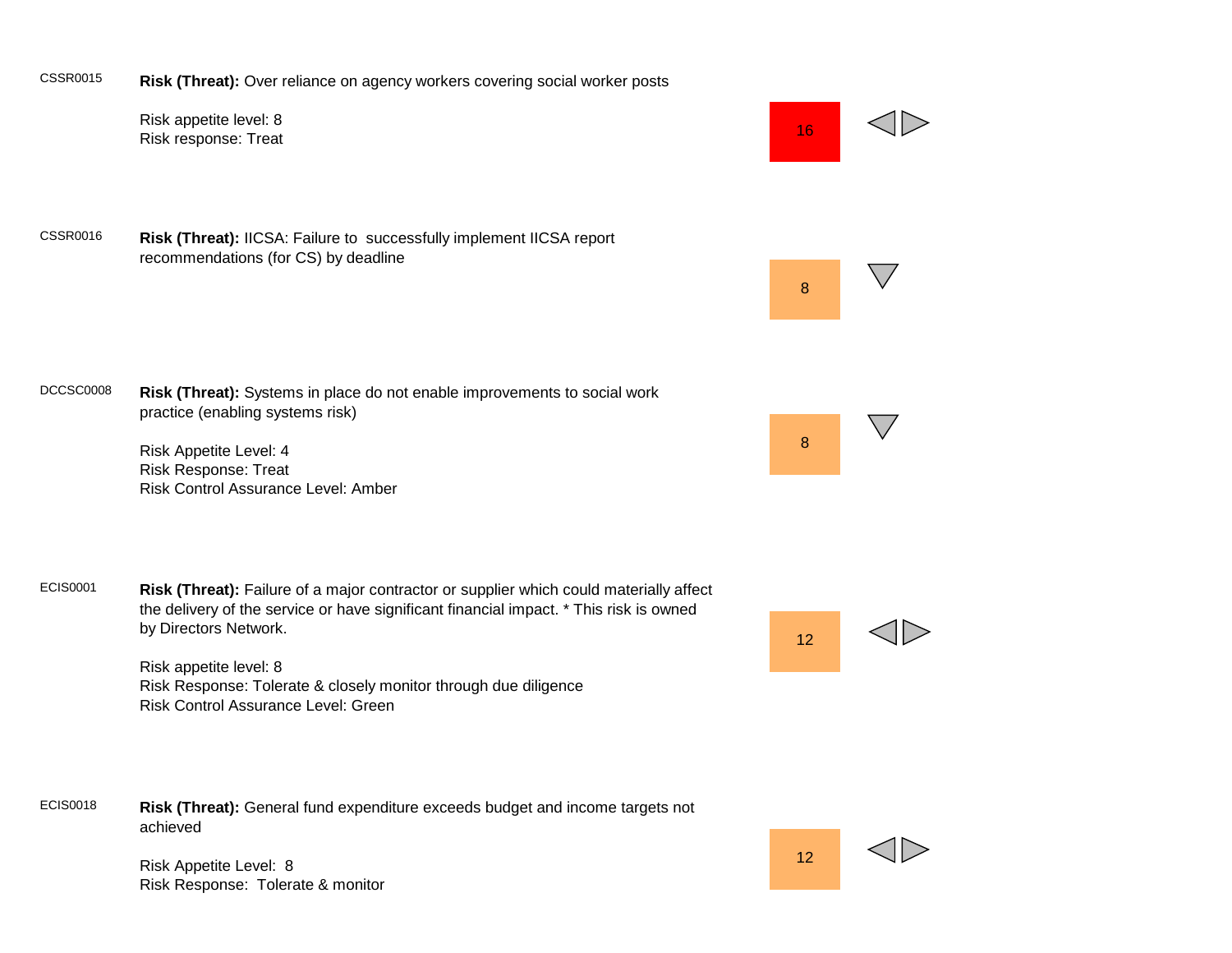ECIS0020 **Risk (Threat):** Unwitting failure to comply with Procurement legislation and/or Council Standing Orders due to a lack of awareness/understanding/training

> Risk Appetite Level: 8 Risk Response: Tolerate & monitor





Risk Appetite Level: 8 Risk Response: Tolerate & monitor Risk Control Assurance: TBC

ECIS0038 **Risk (Threat):** Significant failure or underperformance of key service due to poor contract management \*This risk is jointly owned by Directors Network

> Risk Appetite Level: 8 Risk Response: Treat Risk Control Assurance: TBC



Risk Appetite Level: 4 Risk Response: Tolerate and monitor Risk Control Assurance Level: Green



Risk Appetite level: 8 Risk Response: Treat







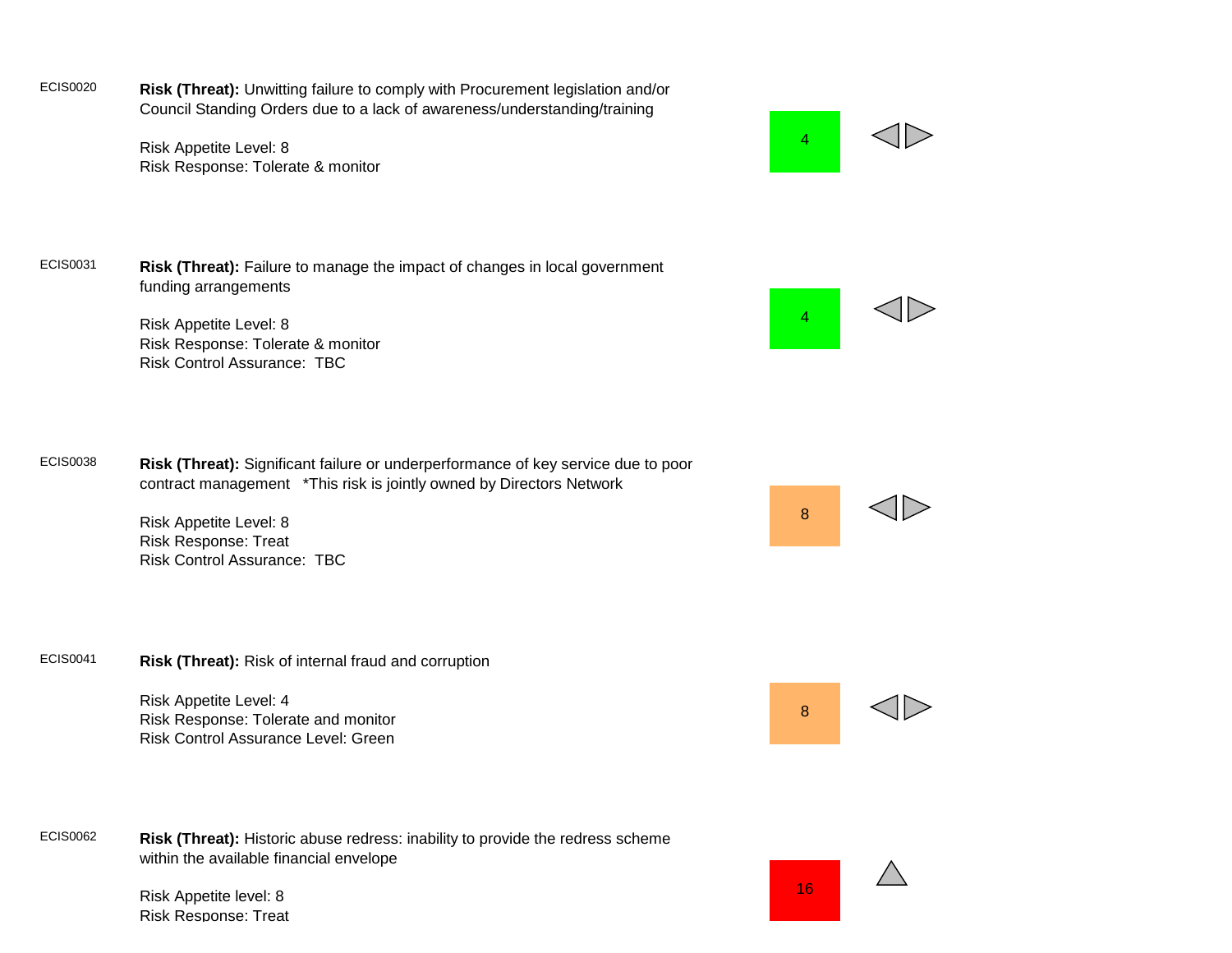#### ECIS0063 **Risk (Threat):** Outcome of current HMRC Customer engagement audit results in Fines and Penalties

Risk Appetite level: 8 Risk Response: Treat

Risk Response: Treat

ECIS0070 **Risk (Threat):** Inadequate governance and control of Purchase Cards

Risk Appetite level: 4 Risk Response: Treat

ECIS0075 **Risk (Threat):** Financial Stability: The Council's budgeted levels of funding from the collection of council tax and business rates is not achieved in year as a result of the impact of the coronavirus pandemic on the economy

ECIS0079 **Risk (Threat):** Government grant may not cover full financial impact of additional expenditure and loss of income as a result of the Covid-19 crisis

HM0034 **Risk (Threat):** Not improving the management of the capital contracts could result in the non-delivery of Housing Capital Programme to agreed budget and performance indicators

> Risk Appetite Level: 8 Risk Response: Treat

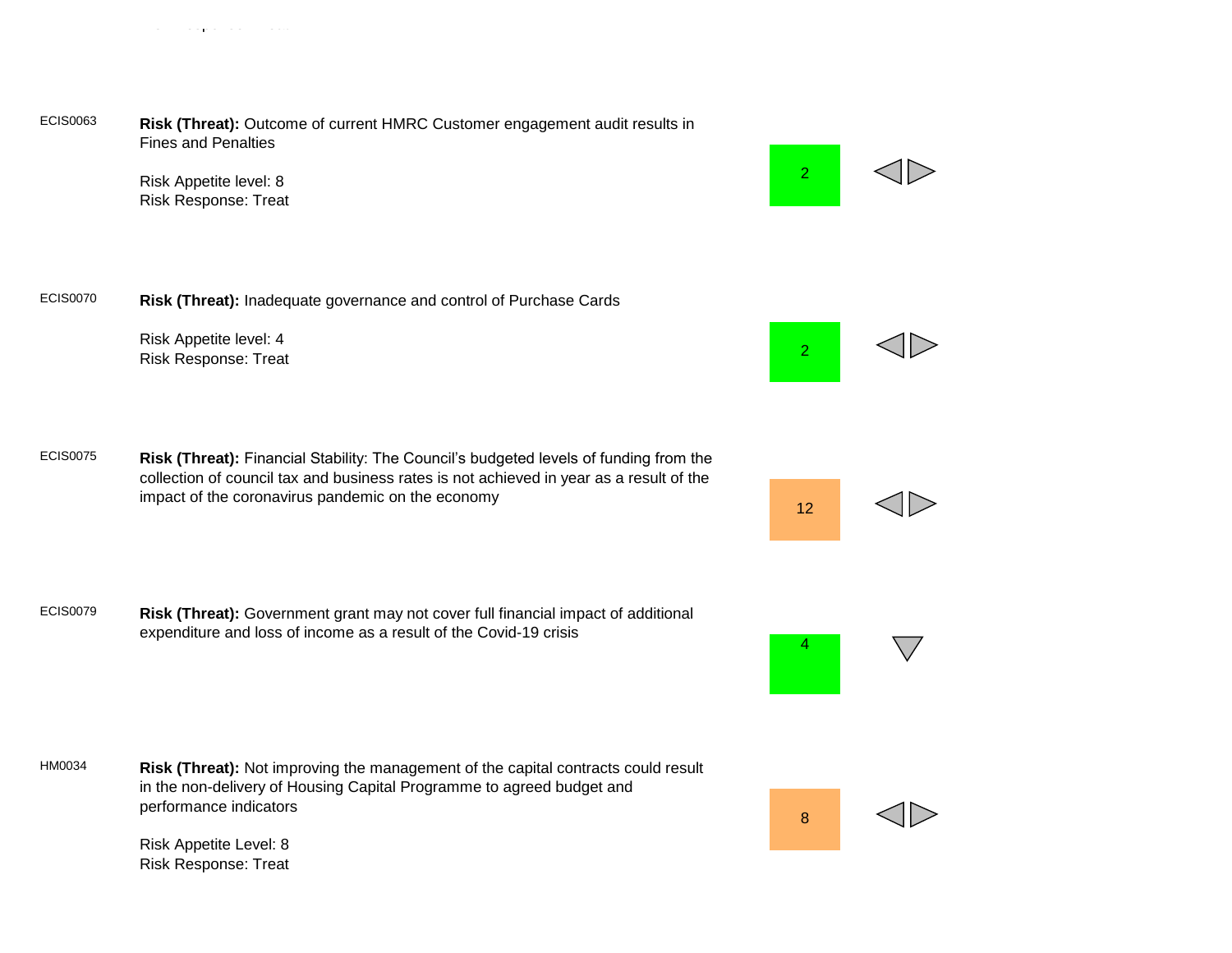

NGSR0024 **Risk (Threat):** Loss of investment - (Sustainable Growth and Opportunity) Risk appetite level: 16 Risk Response: Treat 24 HM0065 **Risk (Threat):** Delay or failing to deliver estate improvement programme as planned.

HM0046 **Risk (Threat):** Lambeth Housing Partnership is not embedded to deliver new working arrangements with key housing association partners.

NGSR0027 **Risk (Threat):** Failure to deliver the Homes for Lambeth regeneration programme to plan which would have impacts on the Council's ability to deliver more and better homes as well as implications for the long term management and maintenance of selected estates.



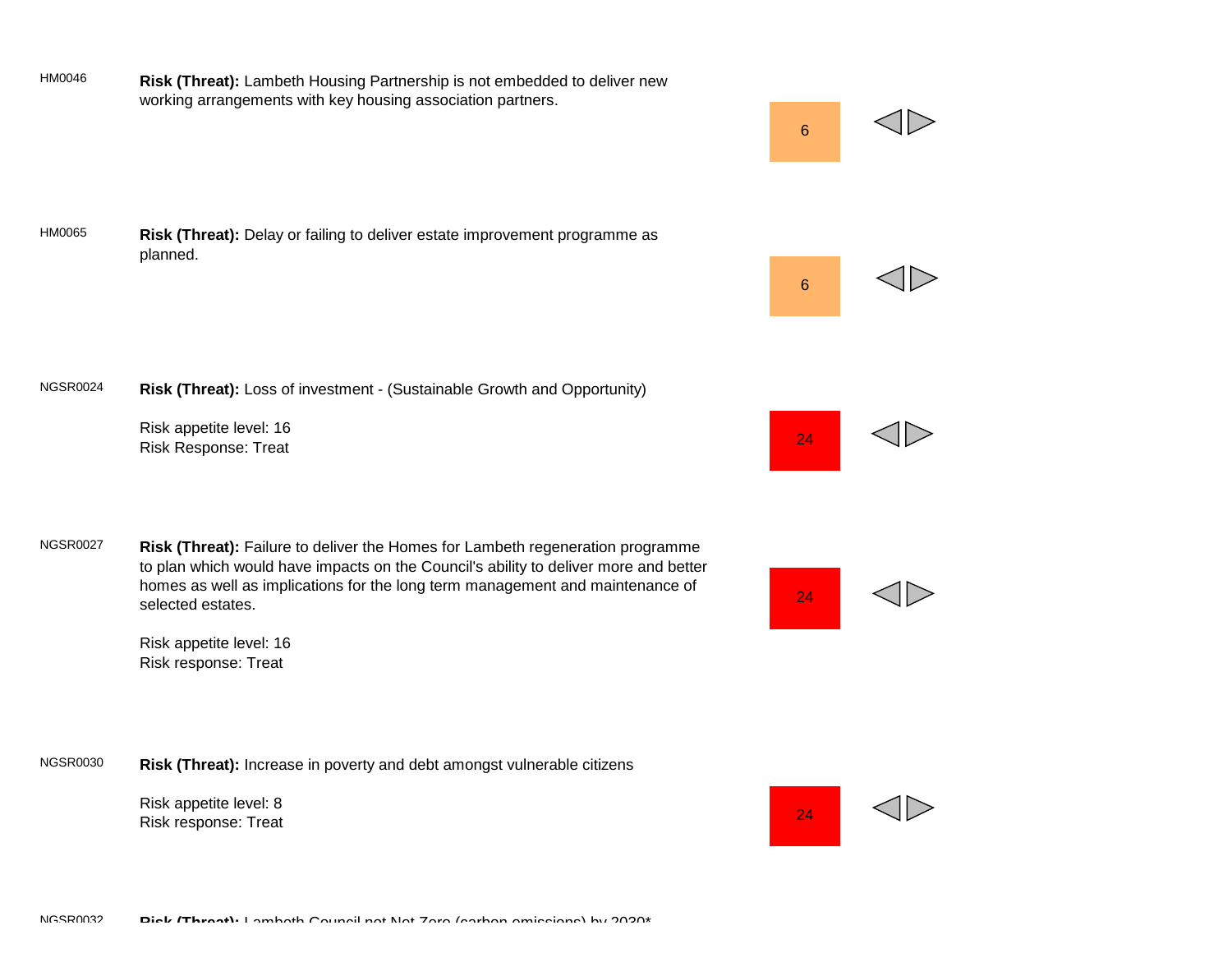\*The aim is for all buildings, processes and services provided and maintained by both the Council and/or other organisations in Lambeth to reduce all carbon equivalent emissions to zero by 2030 or in the rare instances this is not possible to offset to zero all carbon equivalent emissions'

Risk Appetite Level: 8 Risk Response: Treat

## NGSR0033 **Risk (Threat):** Lambeth Borough not Net Zero (carbon emissions) by 2030\*

\* The aim is for all buildings, processes and services provided and maintained by both the Council and/or other organisations in Lambeth to reduce all carbon equivalent emissions to zero by 2050 or in the rare instances this is not possible to offset to zero all carbon equivalent emissions'

Risk appetite level: 8 Risk response: Treat

## NGSR0034 **Risk (Threat):** 2017-2022 Air Quality Action Plan not delivered

Risk appetite level: 8 Risk Response: Tolerate at current level (4)

NGSR0036 **Risk (Threat):** Failure to deliver key transformation schemes (including Somerleyton Road & Brixton Rec)

> Risk appetite level: 8 Risk response: Treat

## OCECC0014 **Risk (Threat):** Failure to effectively monitor the Borough Plan outcomes and progress.





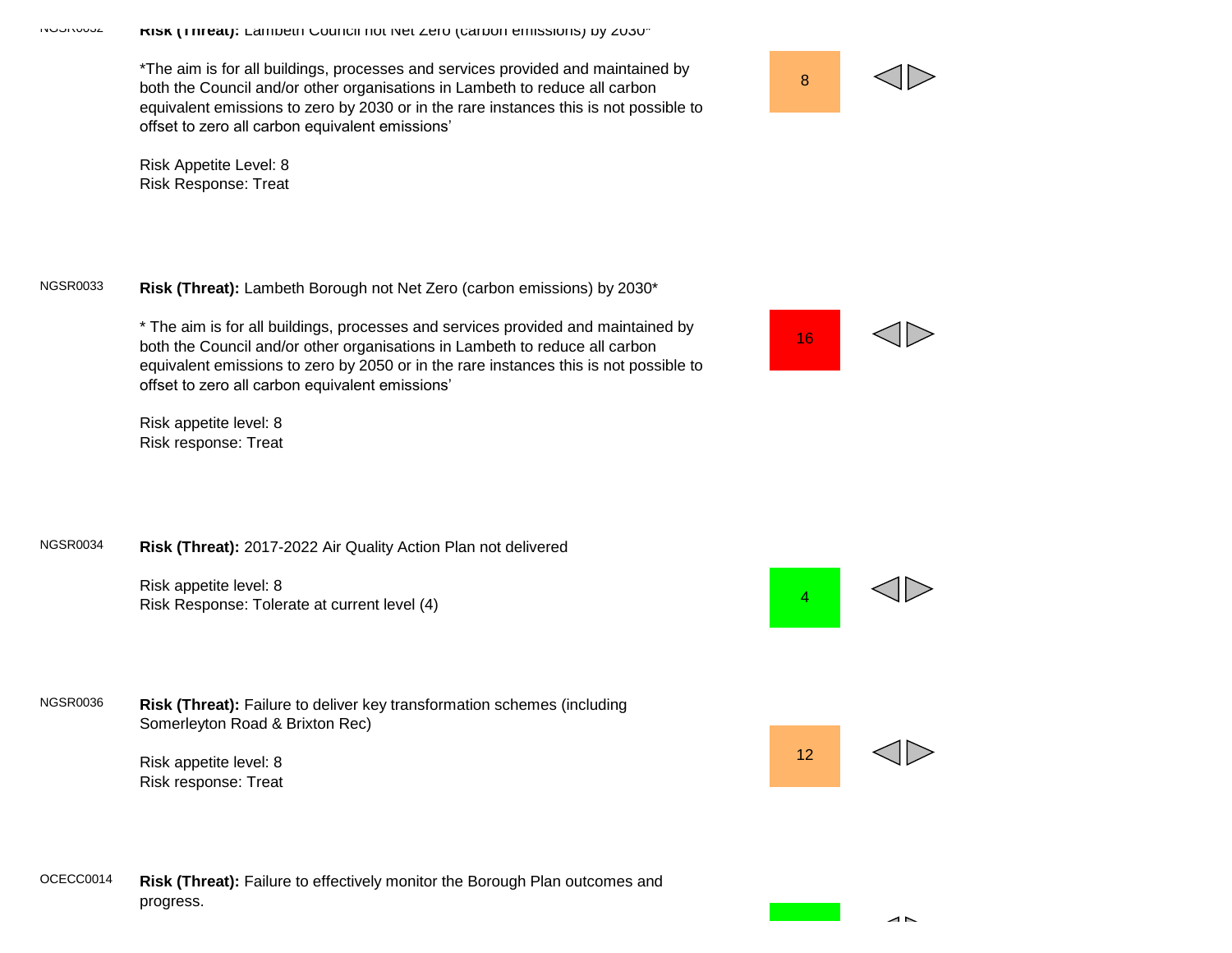

OCEHR0047 **Risk (Threat):** Significant number of key staff (and providers) are infected with COVID-19 or self-isolating and unable to perform their duties

Risk Appetite level: 8 Risk Response: Treat





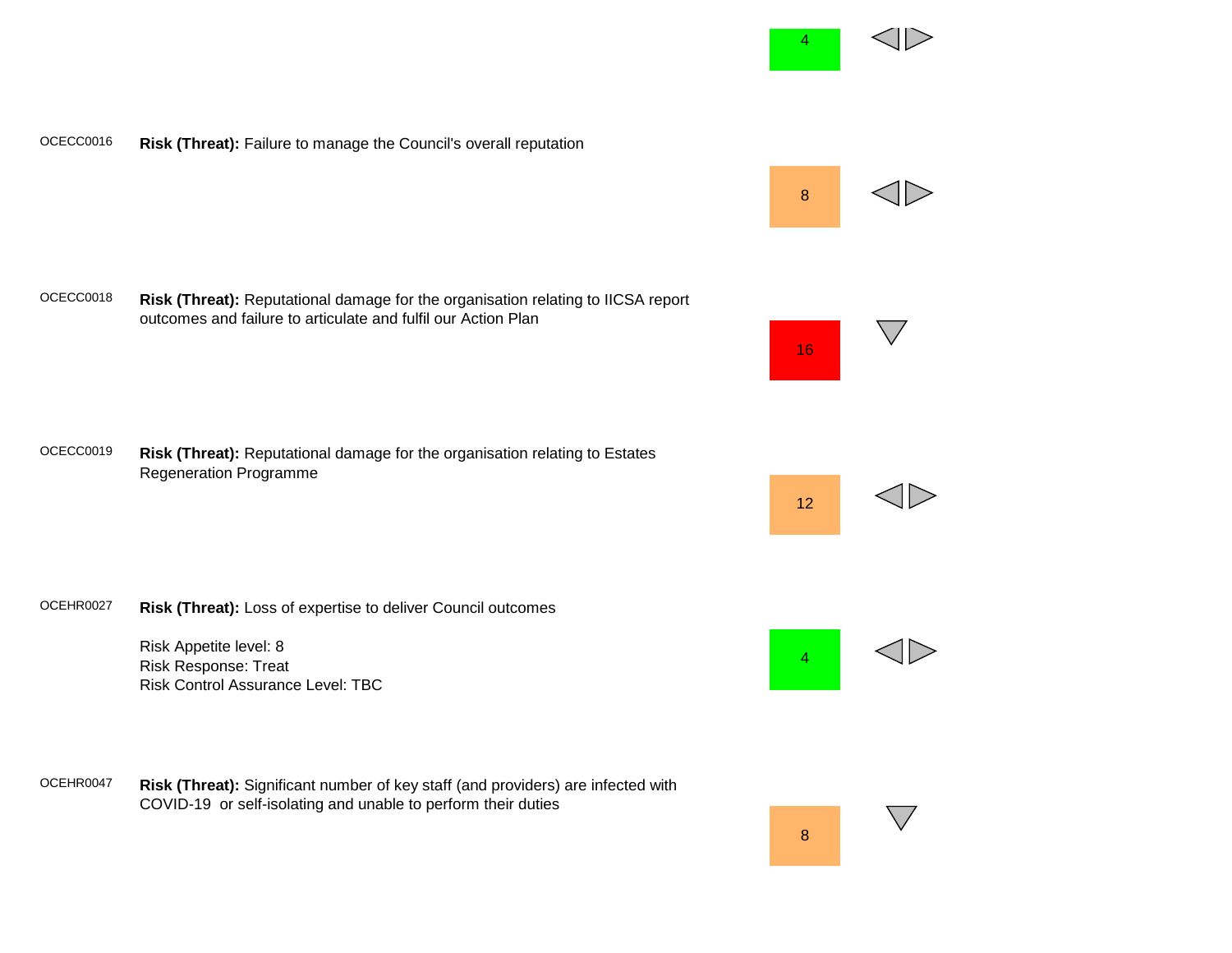OCEHR0048 **Risk (Threat):** FIRE: Availability of trained persons (Fire Controllers, Fire marshals and PEEP Buddies) to support fire evacuation are insufficient for effective management of fire evacuation.

OCEHR0049 **Risk (Threat):** First aid in the Civic Centre and Town Hall: The inability to summon first aid quickly in an emergency

PBI0009 **Risk (Threat):** Covid-19 (e.g. ongoing restrictions) affecting staff capacity, morale and delivery of PBI Divisional Offer

- RS:0003 **Risk (Threat):** Underperformance of dealing with complaints and ME's results in negative effects
	- Risk appetite level: 8 Risk response: Treat
- RS:0004 **Risk (Threat):** Failure to keep current level of performance in dealing with Freedom of Information requests (FOIs) results in negative effects.

RSDR0003 **Risk (Threat):** Reduction in Council Tax collected (£/%) (linked to risk ECIS0031 Failure to manage reduction in income streams).

> Risk Appetite Level: 8 Risk Response: Treat



12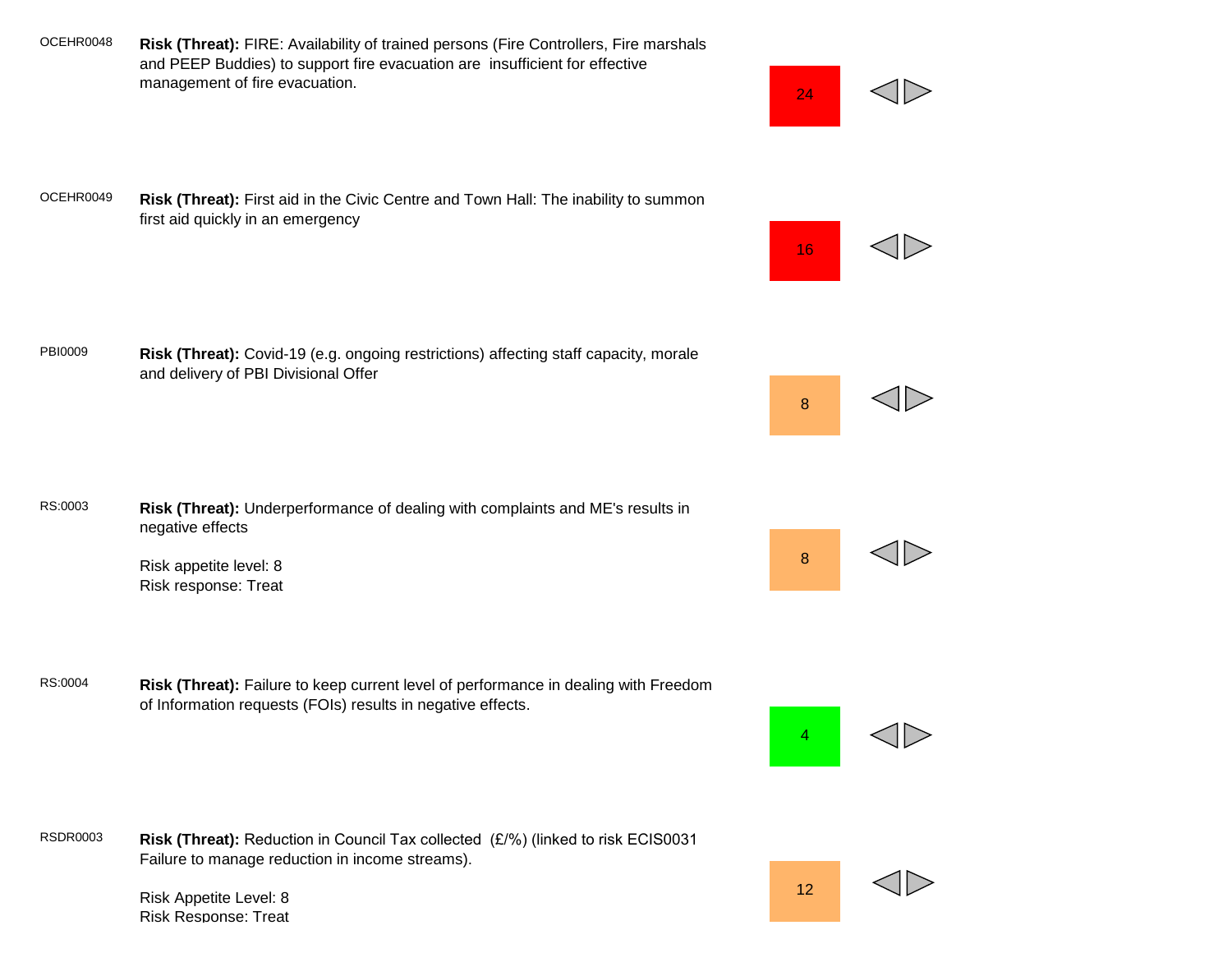RSDR0004 **Risk (Threat):** Reduction in National Non-domestic Rates collected (£/%) (Linked to risk ECIS0031 failure to manage reductions in income streams)

> Risk Appetite Level: 8 Risk Response: Treat

Risk Response: Treat

12

12

RSDR0005 **Risk (Threat):** Total loss or significant degradation of one or more core business systems during key period of operation

> Risk Appetite level: 8 Risk Response: Treat

RSDR0006 **Risk (Threat):** Cyber attack resulting with the compromise of the council's ICT systems, including (worst case) complete loss of all systems, and difficulty in restoring systems and data from backups. Loss of personal information Disclosure of personal information

> Currently there is no Cyber insurance policy in place, so the potential impacts of an attack (e.g fines and penalties) are not covered by insurers. Relevant teams are considering the options around Cyber insurance cover

Risk Appetite Level: 8 Risk Response: Treat

RSDR0007 **Risk (Threat):** The Housing Revenue Account goes into deficit

Risk Appetite Level: 8 Risk Appelite Level. 6<br>Risk Response: Treat 8



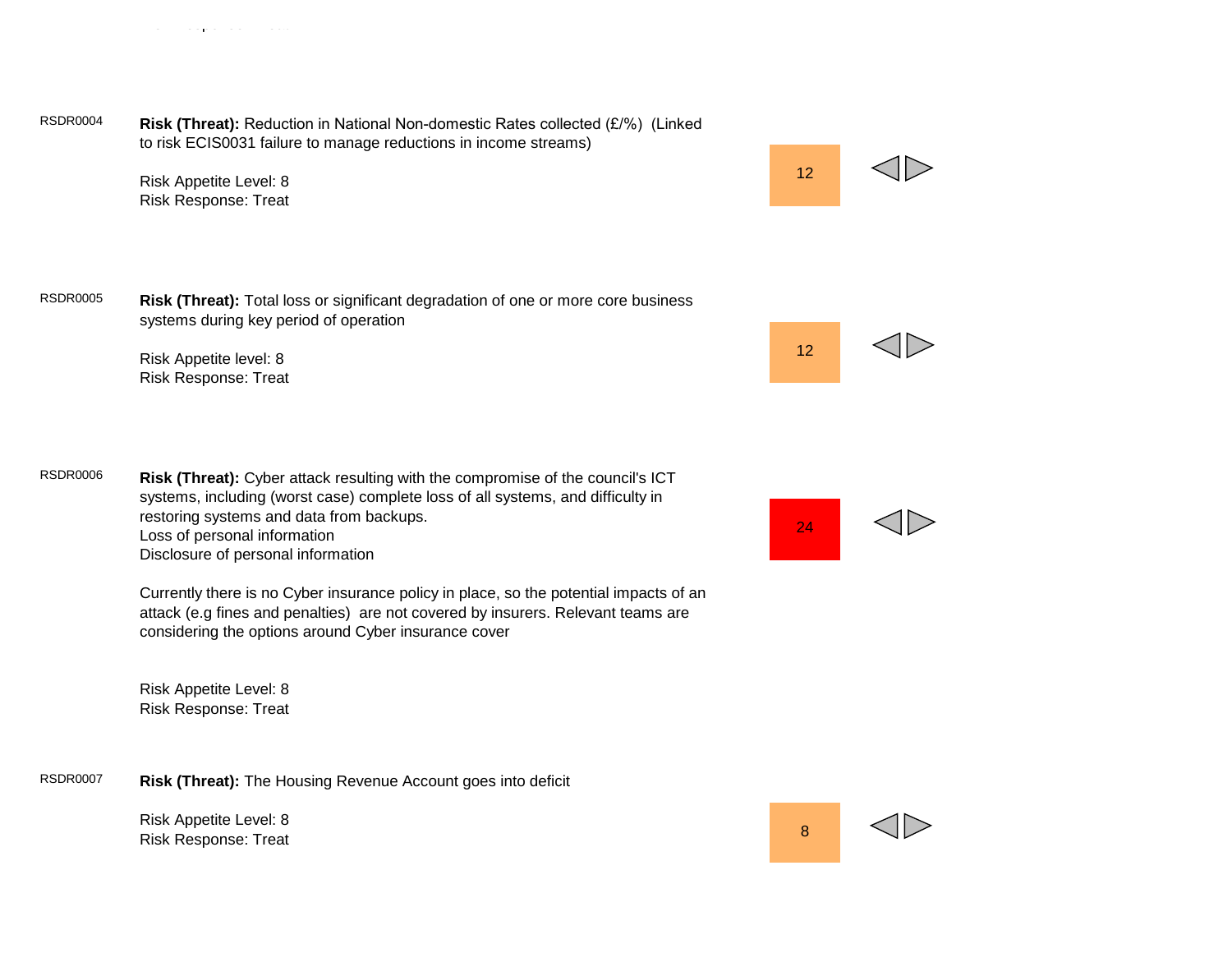RSDR0008 **Risk (Threat):** Escalating demand and costs of temporary accommodation

Risk appetite level: 8 Risk Response: Treat Risk Control Assurance Level: TBC



Note: the financial aspects of this risk are also captured under the corporate general fund risk.

RSDR0009 **Risk (Threat):** HOUSING - Failure to comply with all Health & Safety legislation regarding Fire Risk, Legionella, Electrical and Asbestos regulations for Housing Management properties.

> Risk Appetite Level: 4 Risk Response: Treat

RSDR0010 **Risk (Threat):** FRONTLINE STAFF: Threat to the safety and security of frontline staff and customers

> Risk appetite level: 8 Risk response: Threat

RSDR0013 **Risk (Threat):** Failure to achieve a high level of assurance against Resilience Standards for London (emergency planning)

> Risk appetite level: 8 Risk response: Treat

RSDR0022 **Risk (Threat):** Corporate SAR's: failure to improve performance and implement identified improvements.